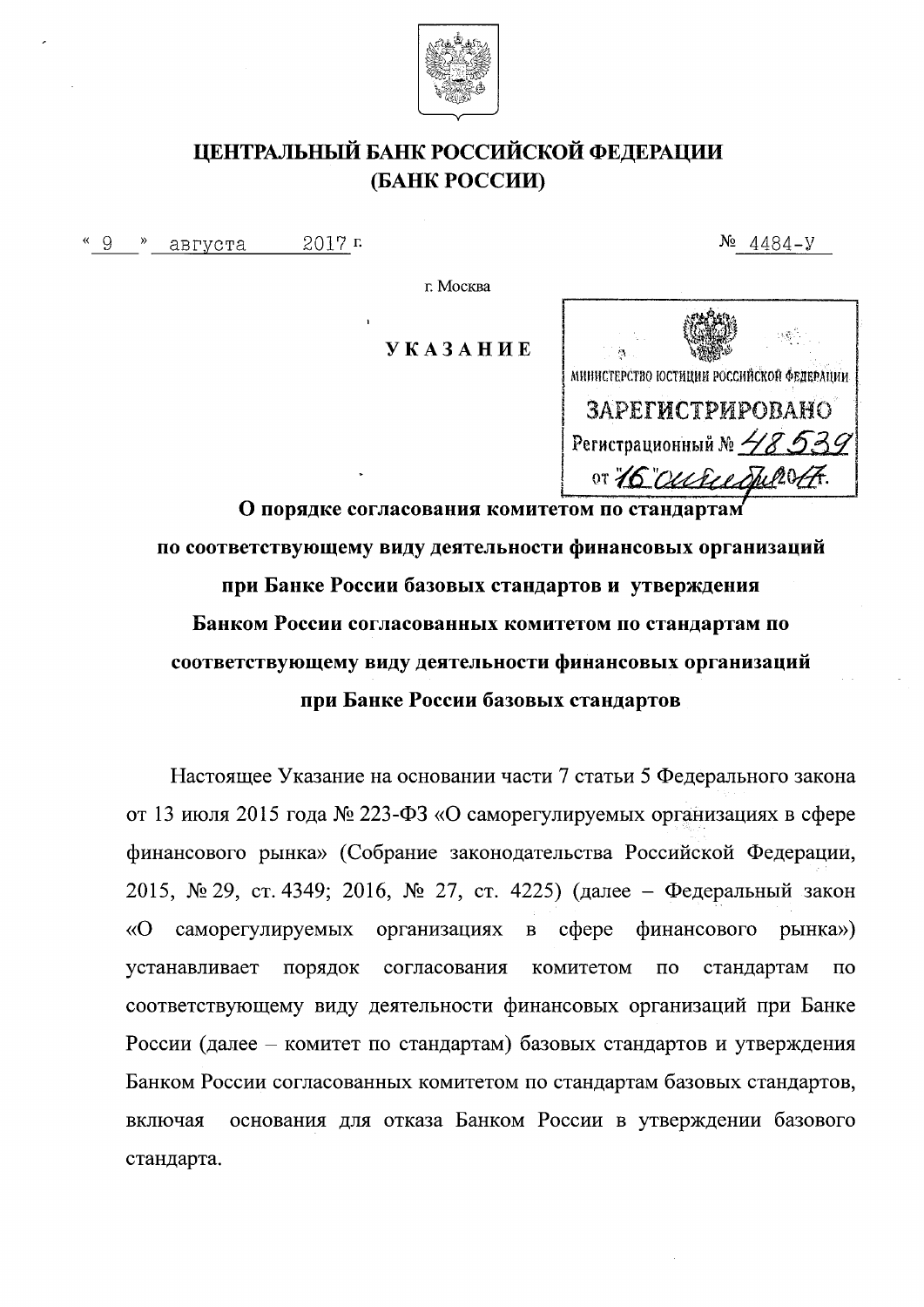1. В целях согласования базового стандарта саморегулируемая организация в сфере финансового рынка (далее – саморегулируемая организация) представляет в комитет по стандартам проект базового  $\mathbf{c}$ сопроводительным стандарта вместе письмом, подписанным руководителем саморегулируемой организации или иным уполномоченным лицом саморегулируемой организации.

Проект базового стандарта также представляется саморегулируемой организацией в комитет по стандартам на электронном носителе в одном из следующих форматов: \*.doc; \*.docx; \*.rtf.

В случае направления саморегулируемой организацией в комитет по стандартам проекта базового стандарта в новой редакции с учетом вносимых изменений, в **TOM** числе изменений, вносимых  $\mathbf{B}$ соответствии  $\mathbf{C}$ Банка России, саморегулируемая рекомендациями организация также представляет в комитет по стандартам перечень изменений, вносимых в проект базового стандарта, с описанием причин внесения изменений на электронном носителе в одном из следующих форматов: \*.doc; \*.docx; \*.rtf.

2. Проект базового стандарта не позднее трех рабочих дней со дня, следующего за днем его получения комитетом по стандартам, направляется секретарем комитета по стандартам на рассмотрение членам комитета по стандартам, и вопрос о его рассмотрении включается в повестку дня заседания комитета по стандартам.

3. Комитет по стандартам принимает решение о согласовании или об отказе в согласовании базового стандарта в течение девяноста рабочих дней со дня его представления саморегулируемой организацией.

Решение о согласовании или об отказе в согласовании базового стандарта принимается комитетом по стандартам простым большинством голосов от общего числа присутствующих на заседании членов комитета по стандартам.

4. Решение об отказе в согласовании базового стандарта принимается комитетом по стандартам в случае:

 $\overline{2}$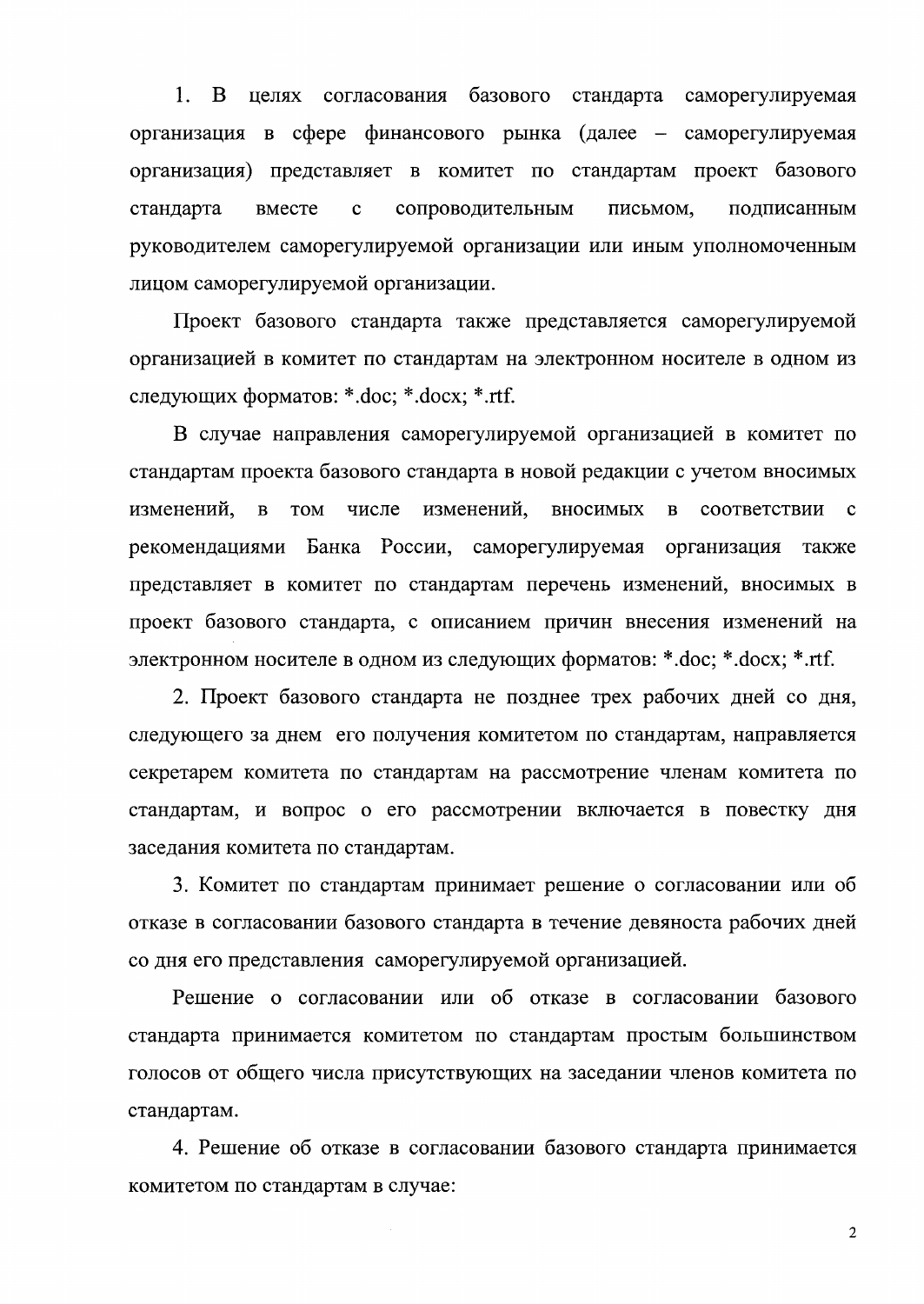представления саморегулируемой организацией неполного комплекта документов и (или) представления документов, не соответствующих требованиям, установленным в пункте 1 настоящего Указания;

несоответствия базового стандарта требованиям Федерального закона  $\langle \langle \mathbf{O} \rangle$ саморегулируемых организациях в  $c$  depe финансового рынка». федеральных законов, регулирующих указанные в базовом стандарте виды деятельности финансовых организаций, и принятых в соответствии с ними нормативных актов Банка России.

5. Комитет по стандартам уведомляет о принятии решения  $\overline{0}$  $0<sup>6</sup>$ согласовании или отказе согласовании базового  $\, {\bf B}$ стандарта саморегулируемую организацию в письменной форме в течение пяти рабочих дней со дня, следующего за днем принятия такого решения.

В случае принятия комитетом по стандартам решения об отказе в согласовании базового стандарта уведомление о принятии комитетом по стандартам решения об отказе в согласовании базового стандарта должно содержать мотивированное обоснование принятия такого решения.

6. Согласование комитетом по стандартам изменений, вносимых в базовый стандарт, в том числе изменений, вносимых с учетом рекомендаций Банка России в соответствии с пунктом 2 части 7 статьи 5 Федерального закона «О саморегулируемых организациях в сфере финансового рынка», осуществляется путем согласования комитетом  $\overline{10}$ стандартам представляемого саморегулируемой организацией базового стандарта в новой редакции с учетом вносимых изменений в порядке, установленном пунктами 1-5 настоящего Указания.

7. Согласованные комитетом по стандартам базовые стандарты, предусмотренные пунктами 1-3 и 5 части 1 статьи 5 Федерального закона «О саморегулируемых организациях в сфере финансового рынка», вместе с сопроводительным письмом, подписанным председателем комитета по стандартам, а при его отсутствии – лицом, исполняющим его обязанности, направляются в Банк России (структурное подразделение центрального

 $\overline{\mathbf{3}}$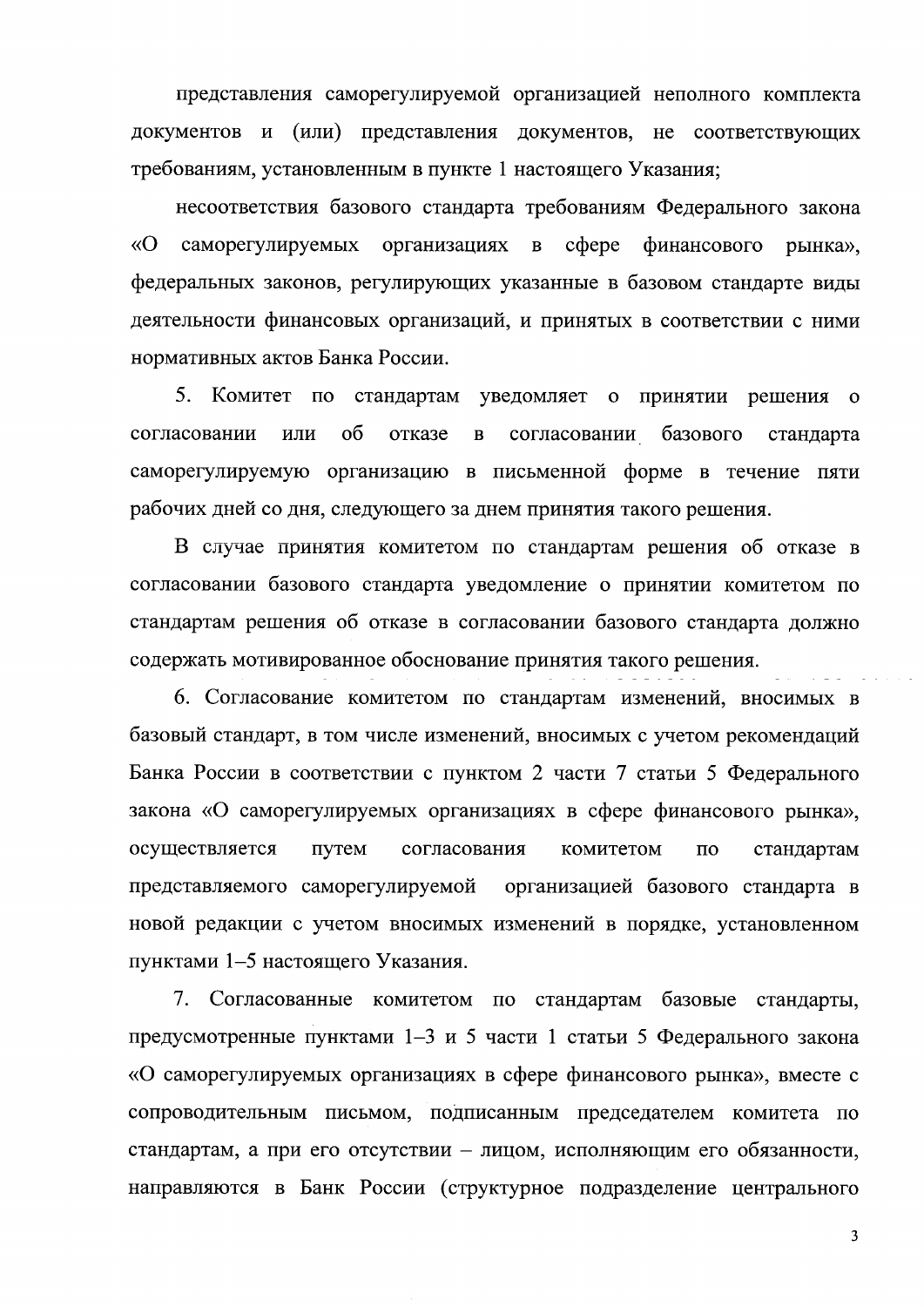аппарата Банка России, в компетенцию которого входит регулирование, контроль и надзор за соответствующим видом деятельности финансовых организаций (далее - структурное подразделение, осуществляющее надзор за соответствующим видом деятельности), не позднее семи рабочих дней, следующих за днем принятия комитетом по стандартам решения о согласовании базового стандарта.

Согласованный базовый комитетом  $\overline{a}$ стандартам стандарт, предусмотренный пунктом 4 части 1 статьи 5 Федерального закона «О саморегулируемых организациях в сфере финансового рынка», вместе с сопроводительным письмом, подписанным председателем комитета по стандартам, а при его отсутствии - лицом, исполняющим его обязанности, направляется в Банк России (Службу по защите прав потребителей и обеспечению доступности финансовых услуг) не позднее семи рабочих дней, следующих за днем принятия комитетом по стандартам решения о согласовании базового стандарта.

Согласованный комитетом по стандартам базовый стандарт также представляется комитетом по стандартам в Банк России на электронном носителе в одном из следующих форматов: \*.doc; \*.docx; \*.rtf.

В случае направления в Банк России согласованного комитетом по стандартам базового стандарта в новой редакции с учетом вносимых изменений,  $\overline{B}$ **TOM** числе изменений, вносимых  $\, {\bf B}$ соответствии  $\mathbf c$ рекомендациями Банка России, комитет по стандартам также представляет в Банк России перечень изменений, вносимых в базовый стандарт, с описанием причин внесения изменений на электронном носителе в одном из следующих форматов: \*.doc; \*.docx; \*.rtf.

8. Решение об утверждении базового стандарта или об отказе в его утверждении принимается Комитетом финансового надзора Банка России в сроки, установленные пунктом 1 части 7 статьи 5 Федерального закона «О саморегулируемых организациях в сфере финансового рынка».

9. Первым заместителем Председателя Банка России (заместителем

 $\overline{\mathbf{4}}$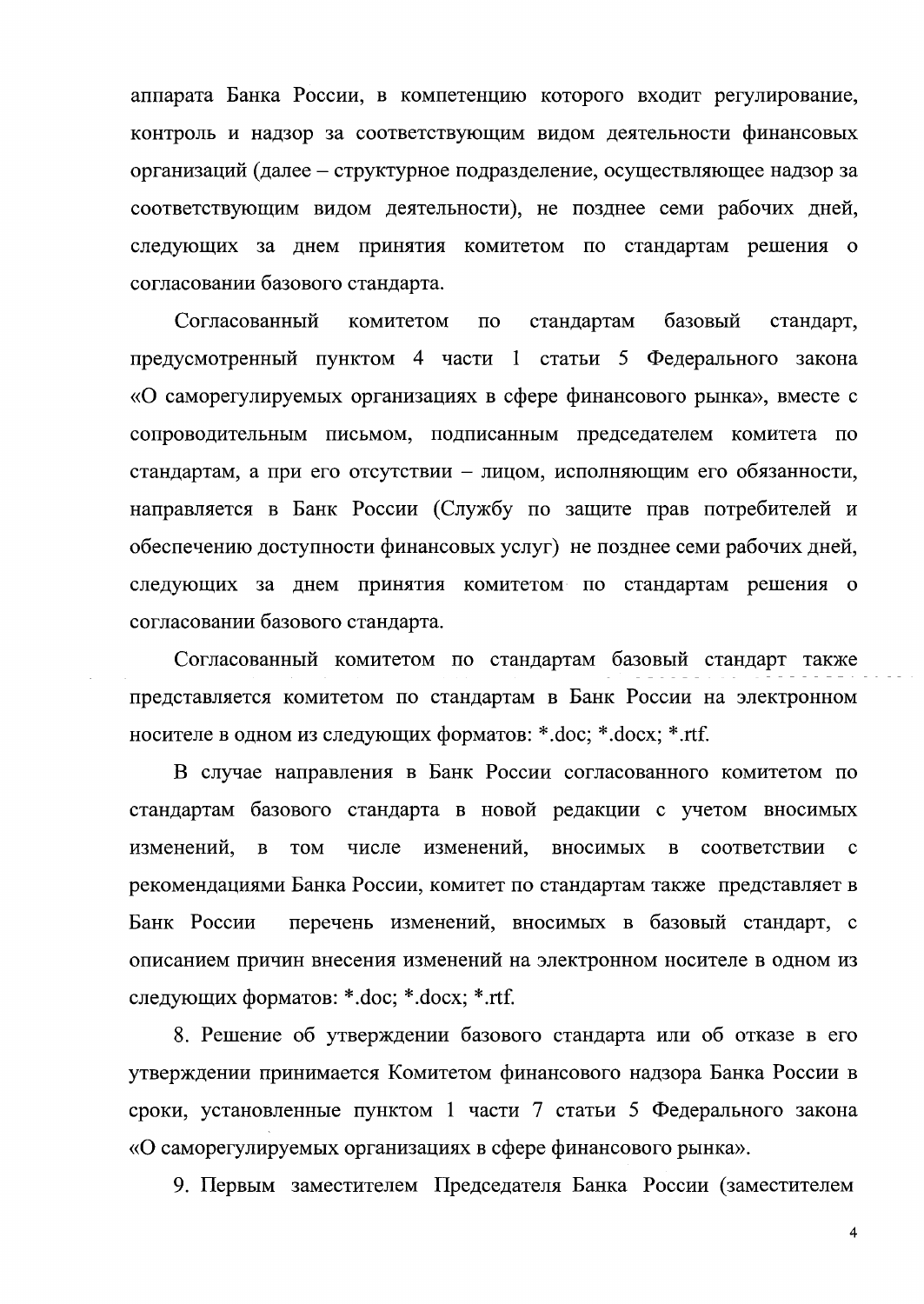Председателя Банка России), непосредственно координирующим  $\mathbf{M}$ контролирующим работу Службы  $\overline{a}$ потребителей защите прав и обеспечению доступности финансовых услуг (структурного подразделения, осуществляющего надзор за соответствующим видом деятельности), в соответствии с пунктом 2 части 7 статьи 5 Федерального закона «О саморегулируемых организациях в сфере финансового рынка» по предложению Службы по защите прав потребителей и обеспечению финансовых (структурного доступности услуг подразделения, осуществляющего надзор за соответствующим видом деятельности) могут быть даны рекомендации о необходимости внесения комитетом по стандартам изменений в базовый стандарт.

В этом случае в соответствии с пунктом 2 части 7 статьи 5 Федерального закона «О саморегулируемых организациях в сфере финансового рынка» течение срока, предусмотренного для принятия Банком России решения об утверждении базового стандарта, может быть приостановлено Банком России, но не более чем на шестьдесят рабочих дней.

10. В случае направления в Банк России согласованных комитетом по стандартам базовых стандартов, предусмотренных пунктами 1-3 и 5 части 1 статьи 5 Федерального закона «О саморегулируемых организациях в сфере финансового рынка», структурное подразделение, осуществляющее надзор за соответствующим видом деятельности, а в случае направления в Банк России согласованного комитетом по стандартам базового стандарта, предусмотренного пунктом 4 части 1 статьи 5 Федерального закона «О саморегулируемых организациях в сфере финансового рынка», - Служба по защите прав потребителей и обеспечению доступности финансовых услуг направляет уведомление о принятии Банком России решения об утверждении базового стандарта (приложение 1 к настоящему Указанию), уведомление о принятии Банком России решения об отказе в утверждении базового стандарта (приложение 2 к настоящему Указанию) или уведомление о необходимости внесения комитетом по стандартам изменений в базовый

5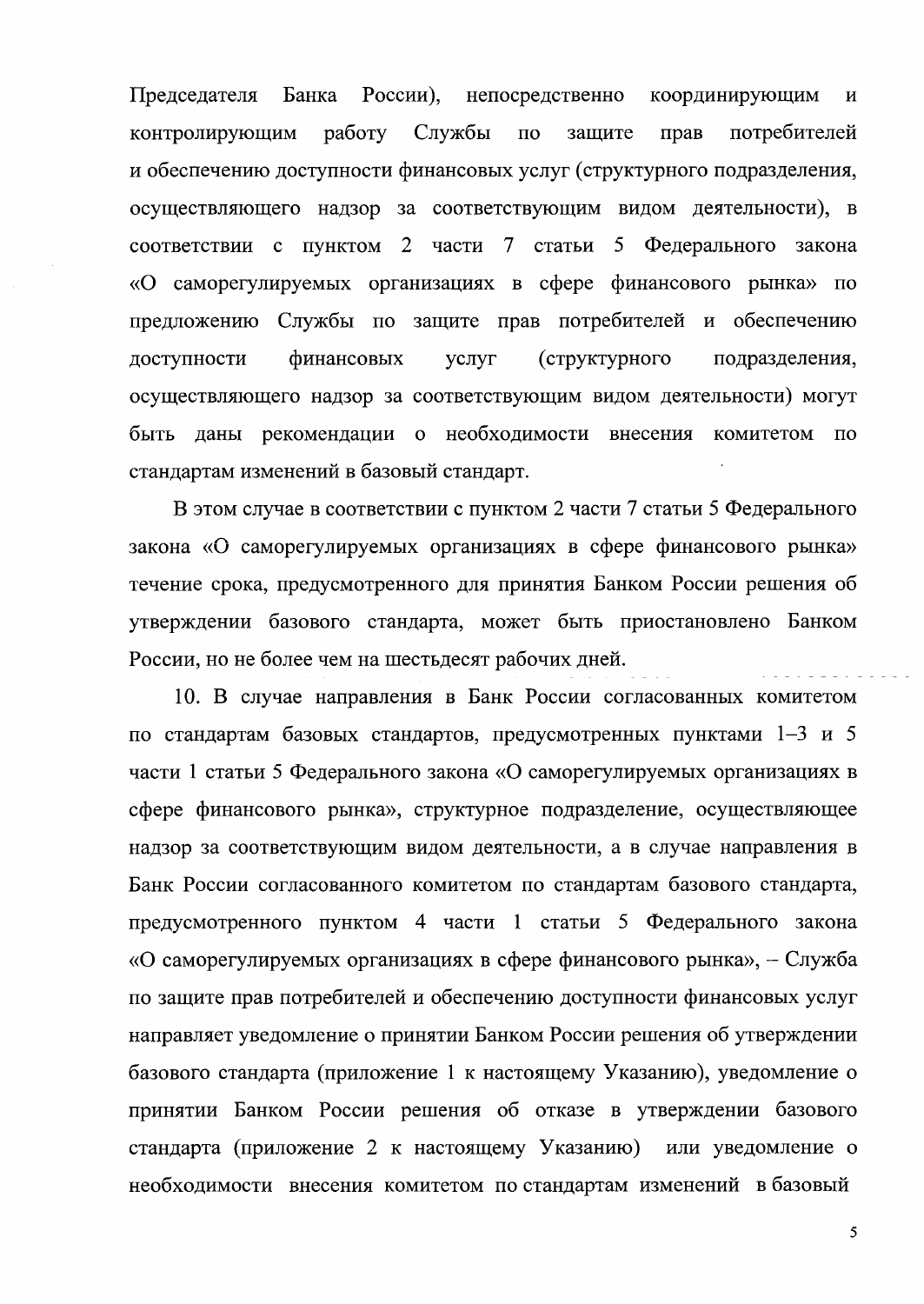России стандарт соответствии рекомендациями Банка  $\mathbf{B}$  $\mathbf{c}$ (приложение 3 к настоящему Указанию) в комитет по стандартам в течение рабочих  $\overline{c}$ **Tpex** лней дня принятия соответствующего решения Банка России.

٠,

В случае направления в Банк России согласованных комитетом по стандартам базовых стандартов, предусмотренных пунктами 1-3 и 5 части 1 статьи 5 Федерального закона «О саморегулируемых организациях в сфере финансового рынка», структурное подразделение, осуществляющее надзор соответствующим видом деятельности, а в случае направления за в Банк России согласованного комитетом по стандартам базового стандарта, предусмотренного пунктом 4 части 1 статьи 5 Федерального закона «О саморегулируемых организациях в сфере финансового рынка», – Служба по защите прав потребителей и обеспечению доступности финансовых услуг размещает информацию о принятом Банком России решении об утверждении базового стандарта или об отказе в его утверждении на официальном сайте Банка России в информационно-«Интернет» рабочих телекоммуникационной сети  $\, {\bf B}$ течение **Tpex** дней со дня принятия соответствующего решения Банка России.

11. Основаниями для принятия Банком России решения об отказе в утверждении базового стандарта являются:

несоответствие базового стандарта требованиям Федерального закона саморегулируемых организациях в сфере финансового  $\langle \langle \mathbf{O} \rangle$ рынка», других федеральных законов, нормативных правовых актов Российской Федерации, нормативных актов Банка России;

непредставление согласованного комитетом стандартам  $\Pi$ O базового стандарта в течение срока, предусмотренного пунктом 9 настоящего Указания, либо представление базового стандарта без внесения изменений в соответствии с рекомендациями Банка России.

6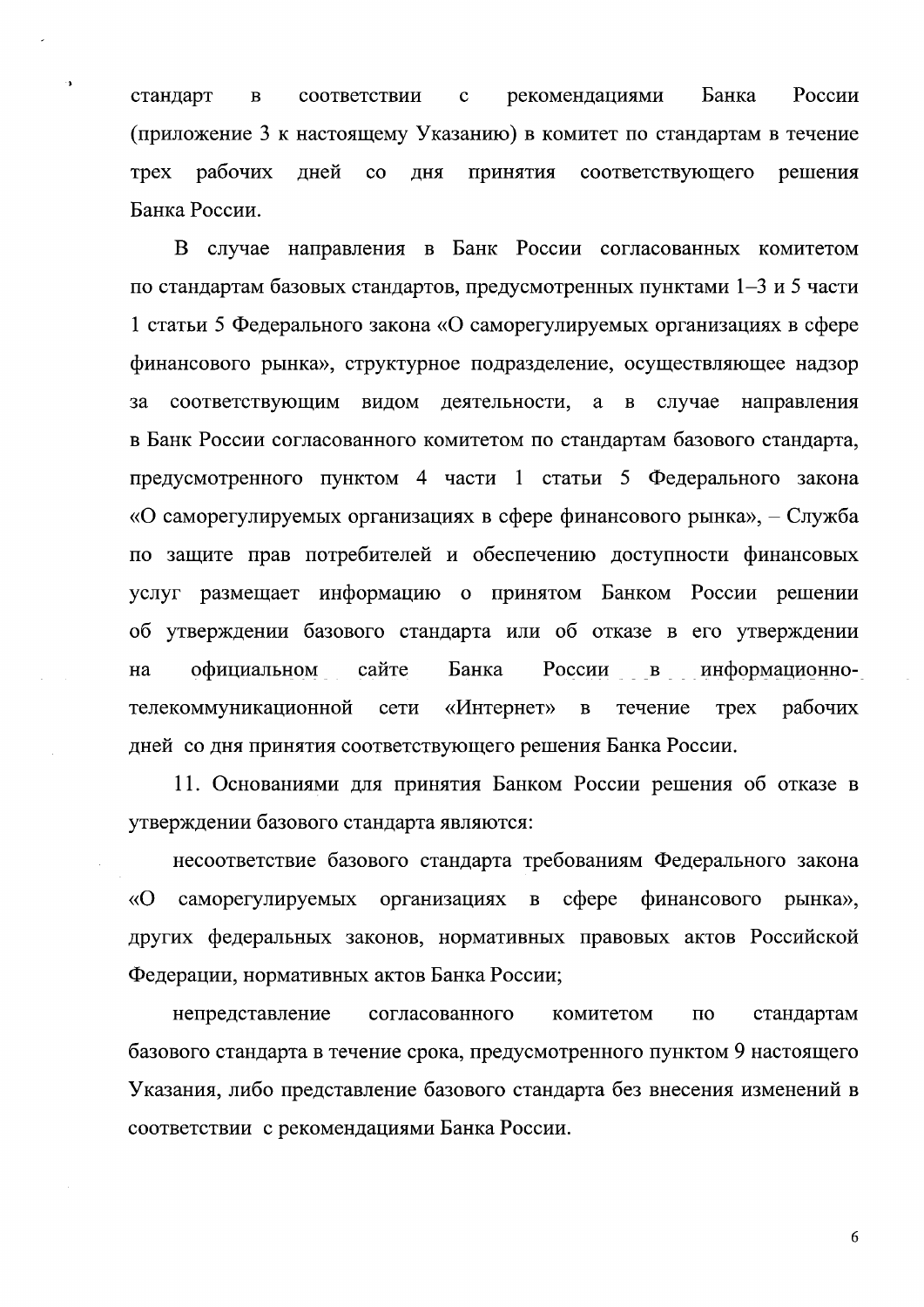12. Настоящее Указание вступает в силу по истечении 10 дней после дня его официального опубликования.

Председатель Центрального банка Российской Федерации

 $\bar{\bar{z}}$ 

Э.С. Набиуллина

 $\frac{1}{2}$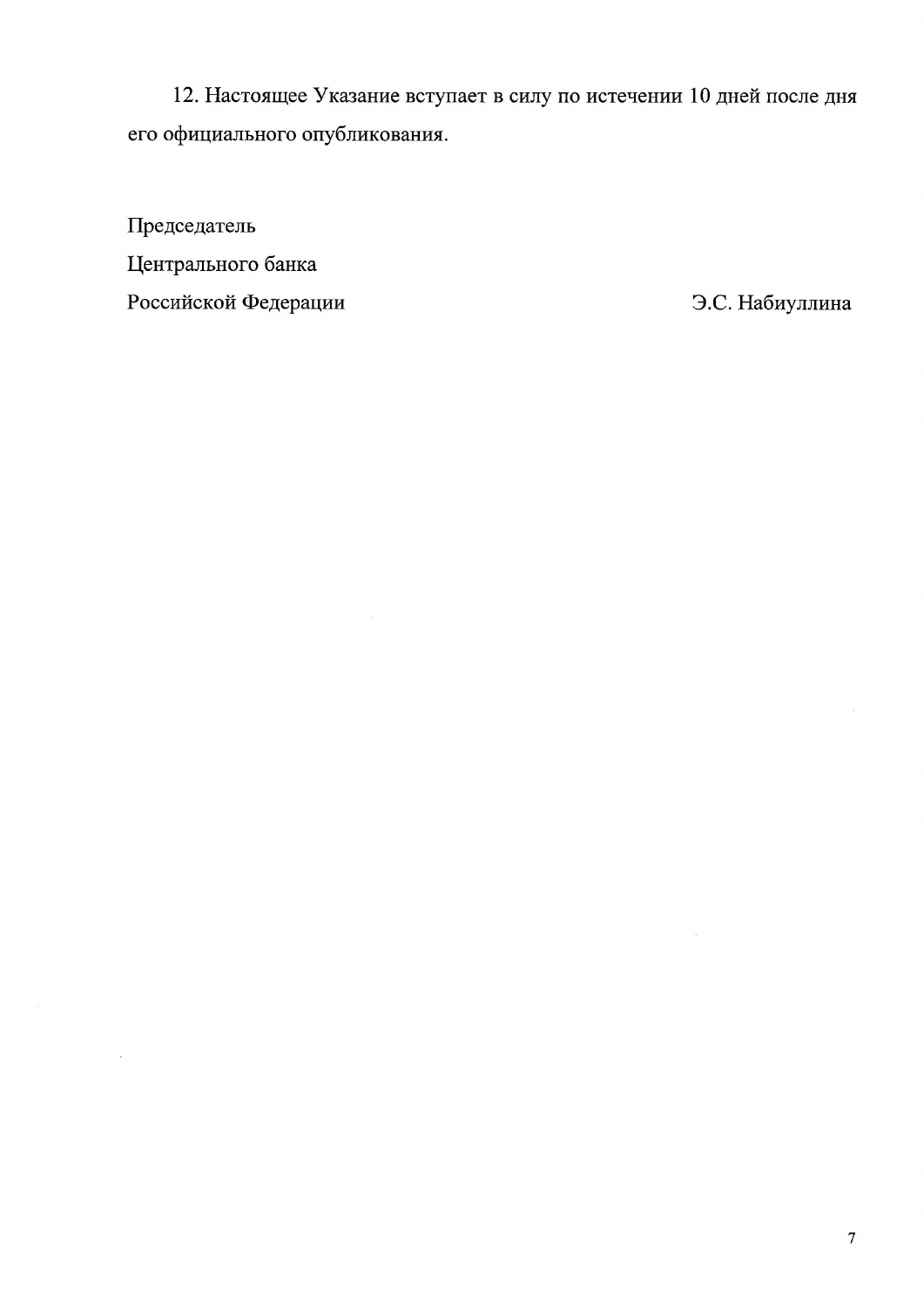Приложение 1

к Указанию Банка России

от «9» августа 2017 года № 4484-У

 $\sqrt{O}$ порядке согласования комитетом  $\overline{10}$ стандартам соответствующему  $\Pi$ O вилу деятельности финансовых организаций при Банке России базовых стандартов и утверждения Банком России согласованных комитетом по стандартам соответствующему виду деятельности  $\overline{10}$ финансовых организаций при Банке России базовых стандартов»

Рекомендуемый образец

Председателю Комитета по стандартам

(наименование комитета по стандартам)

(инициалы, фамилия)

## Уведомление

о принятии Банком России решения об утверждении базового стандарта

« $\rightarrow$   $\rightarrow$   $\rightarrow$   $\rightarrow$  года  $\mathbb{N}_{2}$ 

Банк России на основании пункта 1 части 7 статьи 5 Федерального закона от 13 июля 2015 года № 223-ФЗ «О саморегулируемых организациях в сфере финансового рынка» уведомляет о принятии Банком России « » 20 года решения об утверждении базового стандарта , разработанного саморегулируемой (наименование базового стандарта)

организацией в сфере финансового рынка (наименование саморегулируемой организации) согласованного комитетом по стандартам (протокол заседания комитета по

стандартам от « » 20 года  $N_2$  ) и представленного на России утверждение Банком письмом комитета  $\overline{a}$ стандартам от «  $\rightarrow$  20 года № .

Руководитель уполномоченного структурного подразделения

(наименование уполномоченного структурного подразделения)

(личная подпись)

(инициалы, фамилия)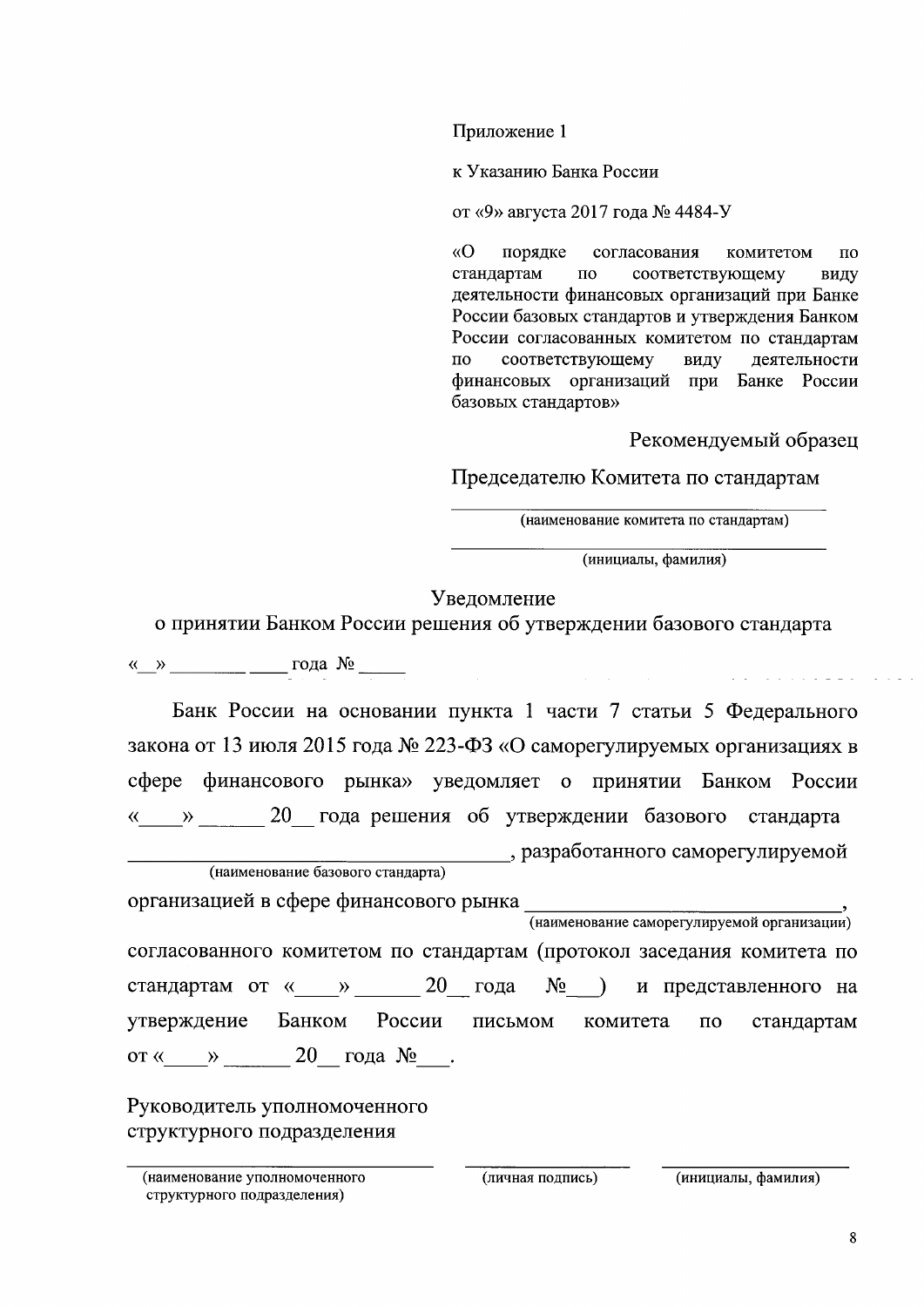Приложение 2

к Указанию Банка России

от «9» августа 2017 года № 4484-У

 $\langle \langle$ O порядке согласования комитетом  $\overline{10}$ стандартам по соответствующему виду деятельности финансовых организаций при Банке России базовых стандартов и утверждения Банком России согласованных комитетом по стандартам  $\overline{10}$ соответствующему виду деятельности финансовых организаций при Банке России базовых стандартов»

Рекомендуемый образец

Председателю Комитета по стандартам

(наименование комитета по стандартам)

(инициалы, фамилия)

## Уведомление

о принятии Банком России решения об отказе в утверждении базового стандарта

 $\langle \langle \rangle \rangle$  года  $\mathcal{N}_2$ 

Банк России на основании пункта 1 части 7 статьи 5 Федерального закона от 13 июля 2015 года № 223-ФЗ «О саморегулируемых организациях в сфере финансового рынка» уведомляет о принятии Банком России « » 20 года решения об отказе в утверждении базового стандарта

разработанного саморегулируемой

| (наименование базового стандарта)                                      |
|------------------------------------------------------------------------|
| организацией в сфере финансового рынка                                 |
| (наименование саморегулируемой организации)                            |
| согласованного комитетом по стандартам (протокол заседания комитета по |
| стандартам от « » 20 года $N_2$ ) и представленного на                 |
| утверждение Банком России письмом комитета по стандартам               |
| от « » 20 года $N_2$ .                                                 |
| Основания отказа:                                                      |

(основания принятия решения об отказе в утверждении базового стандарта)

Руководитель уполномоченного структурного подразделения

(инициалы, фамилия)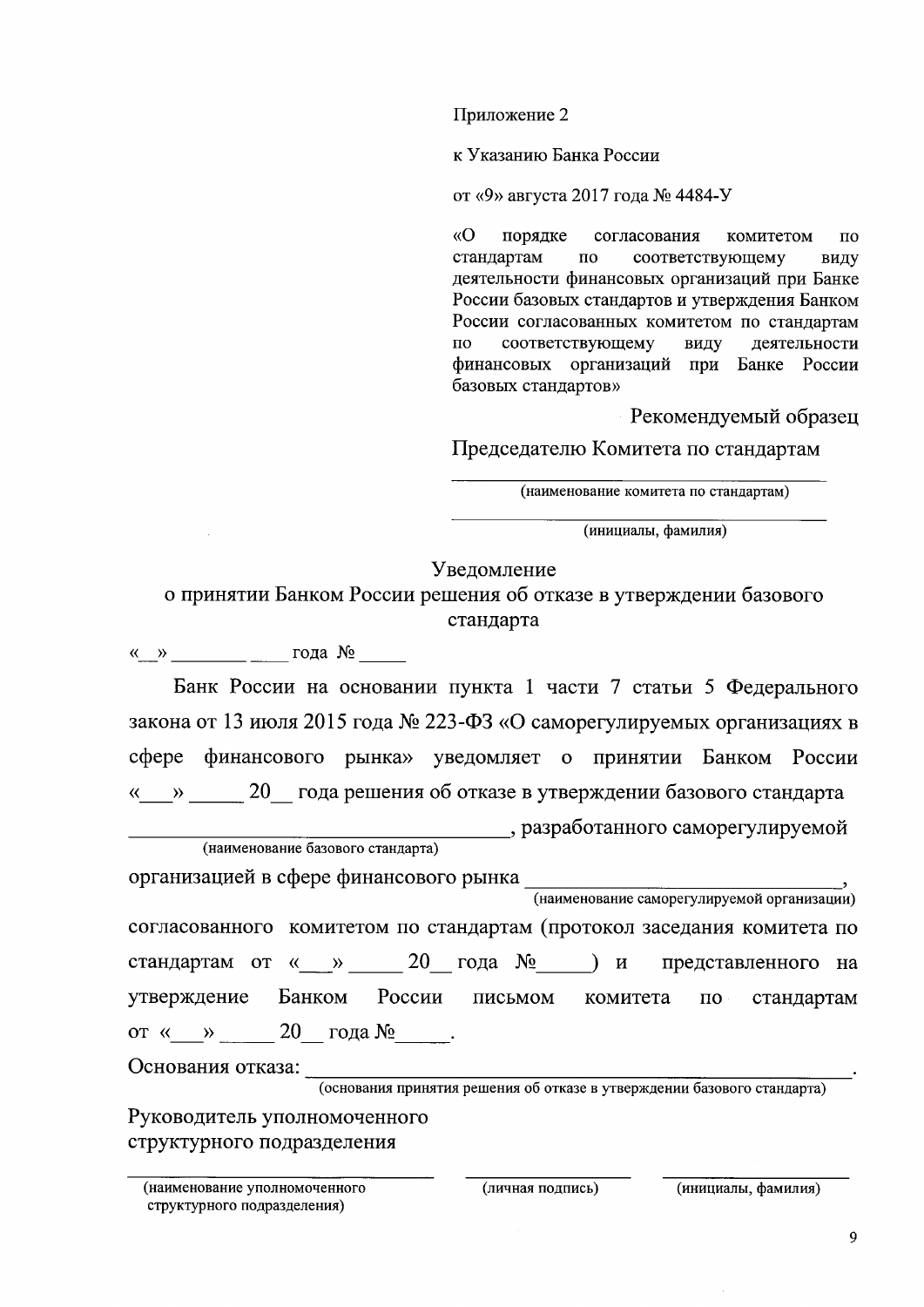Приложение 3

к Указанию Банка России

от «9» августа 2017 года № 4484-У

«O порядке согласования комитетом  $\overline{10}$ стандартам  $\overline{10}$ соответствующему виду деятельности финансовых организаций при Банке России базовых стандартов и утверждения Банком России согласованных комитетом по стандартам соответствующему виду деятельности  $\overline{a}$ финансовых организаций при Банке России базовых стандартов»

Рекомендуемый образец

Председателю Комитета по стандартам

(наименование комитета по стандартам)

(инициалы, фамилия)

Уведомление

о необходимости внесения комитетом по стандартам изменений в базовый стандарт в соответствии с рекомендациями Банка России

 $\langle \langle \rangle \rangle$  года № 1000 года № 1000 года № 1000 года № 1000 года № 1000 года № 1000 года № 1000 года № 1000 года № 1000 года № 1000 года № 1000 года № 1000 года № 1000 года № 1000 года № 1000 года № 1000 года № 1000 года

Банк России на основании пункта 2 части 7 статьи 5 Федерального закона от 13 июля 2015 года № 223-ФЗ «О саморегулируемых организациях в сфере финансового рынка» уведомляет о принятии Банком России « » 20 года решения о необходимости внесения комитетом по стандартам изменений в базовый стандарт (наименование базового стандарта)

 $\overline{B}$ соответствии  $\mathbf{c}$ рекомендациями Банка России, разработанный саморегулируемой организацией  $\mathbf{B}$  $c$  depe финансового рынка , согласованный комитетом (наименование саморегулируемой организации)  $\Pi{\bf O}$ стандартам (протокол заседания комитета по стандартам

от « » 20 года № ) и представленный на утверждение Банком России письмом комитета  $\Pi$ <sup>O</sup> стандартам от « » 20 года  $N_2$ .